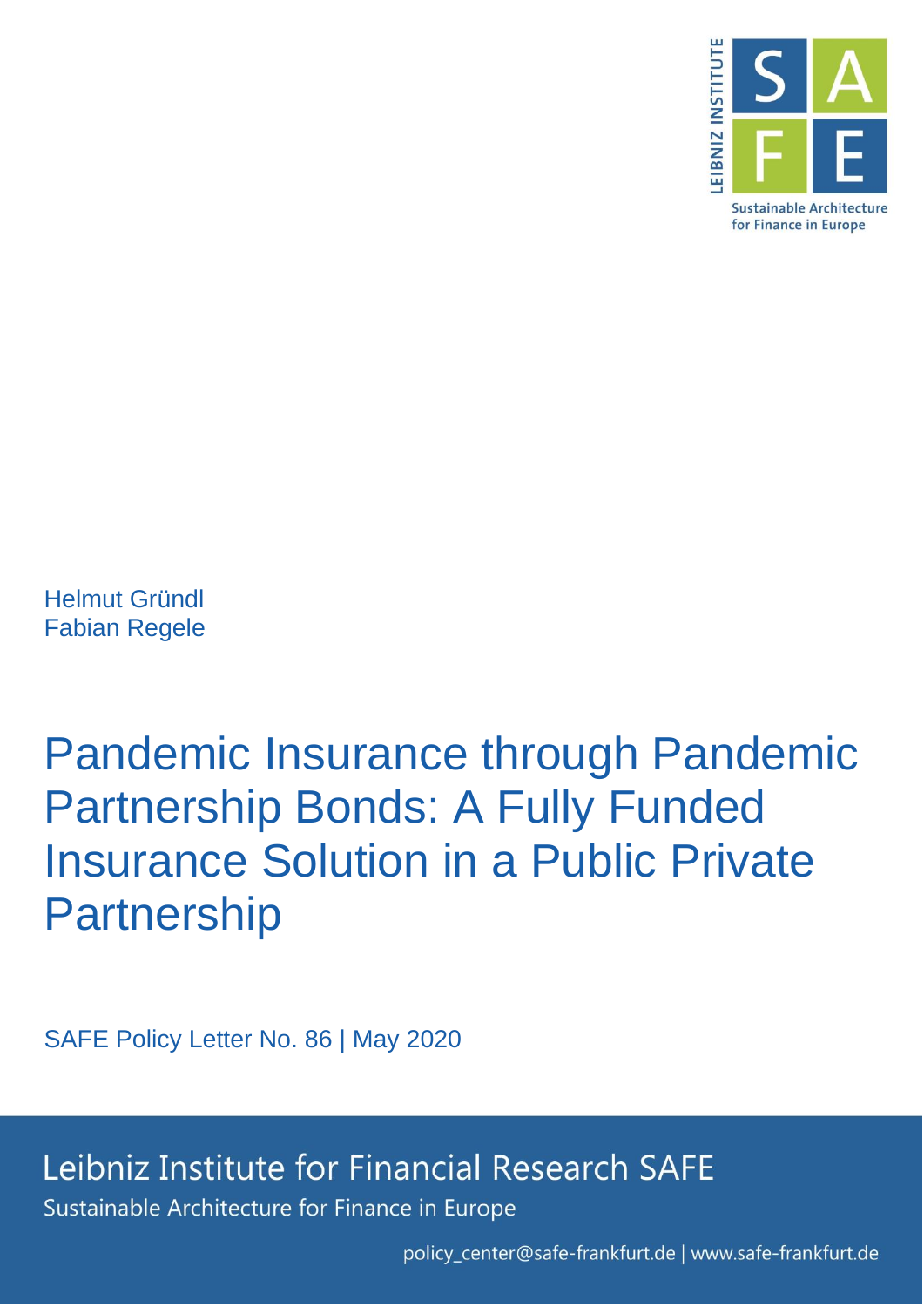# **Pandemic Insurance through Pandemic Partnership Bonds: A Fully Funded Insurance Solution in a Public Private Partnership**

*Helmut Gründl, Goethe University, SAFE & ICIR Fabian Regele, Goethe University, ICIR*

## May 2020

#### *Abstract*

*This Policy Letter outlines a pandemic insurance solution through a pandemic-related "Insurance Linked Bond". It would be originated by governments, with a principal amount to cover significant costs resulting from a pandemic. These bonds, which would be traded on a secondary market, generate a risk-adequate return for private and institutional investors that is financed through the insurance premiums paid by the public domain. In case of a pre-defined pandemic trigger event, the principal of the bond becomes available for the originating governments to cover pandemic-related costs. Through this approach, governments can insure themselves against future pandemic-related risks, while funding comes primarily from private and institutional investors.*

## **I. Introduction**

**.** 

We are presently in the middle of a crisis, in which financing and transferring hundreds of billions of euros to mitigate the economic consequences of the "Corona lockdown" are at the center of the political discussion. Nevertheless, it is necessary to already **look beyond the current crisis and be better prepared – also in financial terms – for the next pandemic outbreak**.

The consequences of an ex-post financing of the crisis are increased indebtedness on the private and/or the public side, and waiving necessary (infrastructure) investments, combined with possible intergenerational unfairness as to bearing the burdens in the long run. In contrast, **insurance solutions** covering the economic consequences of pandemic outbreaks would be **desirable**, because insurance indemnity payments cover losses without leading to future burdens, neither for the beneficiaries, as it would be the case through providing loans, nor for the tax payers who have to finance crisis-related government spending.

Why is there a **lack of private pandemic insurance** solutions then? The reason does not lie in underestimating the risk exposure by insurance purchasers in the past. It rather lies in the nature of

SAFE policy papers represent the authors' personal opinions and do not necessarily reflect the views of the Leibniz Institute for Financial Research SAFE or its staff.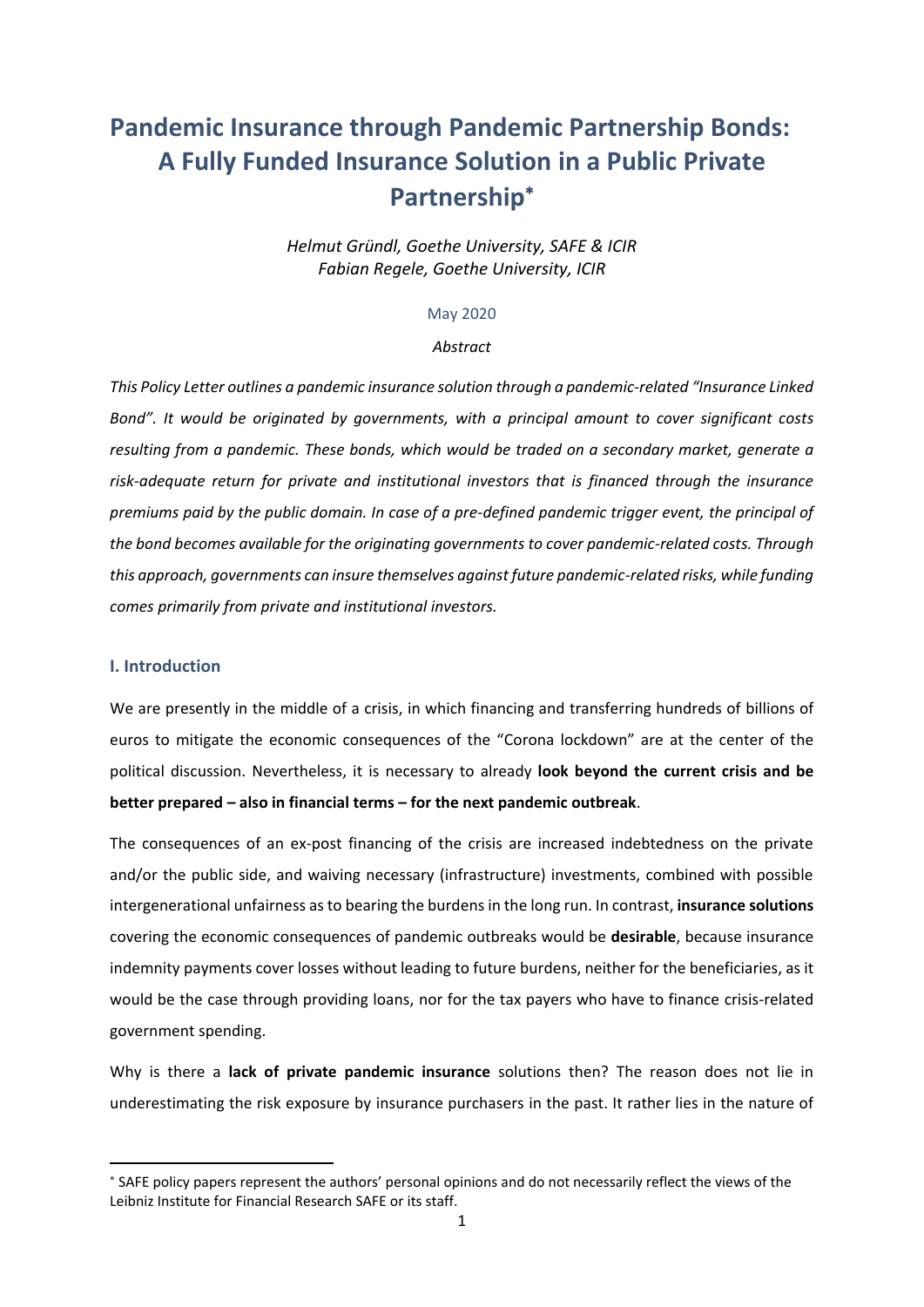the pandemic risk that poses an existential threat to insurance companies: pandemic risks are cumulative risks that make traditional risk pooling impossible because they affect many or all policyholders at the same time. Thus, insurers face the risk of under-reserving potential claims. Additionally, a pandemic outbreak typically goes along with a decline of asset prices on the capital markets. This means that insurers face a "double hit", one on their insurance underwriting side and one on their investment side, possibly resulting in financial distress. Therefore, insurers have been and will be reluctant to offer pandemic insurance. And if they did, it could only be at a very high price. High insurance prices combined with the hope for government support will probably keep the demand for pandemic insurance at a low level. Therefore, it is doubtful whether we will see a large private pandemic insurance market in the future.

Yet, through a **Public Private Partnership** a viable **pandemic insurance solution** is feasible. It enables to partly substitute ex-post debt-financed government spending by an ex-ante financed insurance solution. We suggest setting up a **Pandemic Partnership Bond** solution to cover costs related to major pandemic outbreaks as an ex-ante insurance solution.

The **Pandemic Partnership Bond** is not a new invention; it is an arrangement in the sense of "**Catastrophe Bonds**" that have successfully evolved as "**Alternative Risk Transfer**" solutions during the last decades. More specifically, in 2017 the World Bank issued a Pandemic Bond that can, to a large extent, serve as a blueprint for the suggested solution. The difference between the suggested Pandemic Partnership Bond and the World Bank Pandemic Bond is that governments originate the bonds, either as single states or as a collective, in our solution. The bond investors, very importantly, do not bear any sovereign risk, since the Pandemic Partnership Bond transfers only a specified pandemic risk to the investors in return for risk-adequate remuneration.

## **II. Basic Structure of a Pandemic Partnership Bond**

As an example, EU member states as the "sponsors" or "originators" issue a **Pandemic Partnership Bond** with a given principal amount and maturity, e.g. 3-5 years. Typically, a special purpose vehicle is set up for the transaction. The principal amount should be high enough to cover significant costs related to a pandemic outbreak; in a first step it could possibly lie in a range between 20 to 50 billion euros. The bonds' issuance proceeds are transferred into a trust fund. At the same time, the originators of the bond also pay their "insurance premium" into the trust fund. Thus, the Pandemic Partnership Bond solution is fully funded from the beginning, and the originator governments have no access to the capital raised.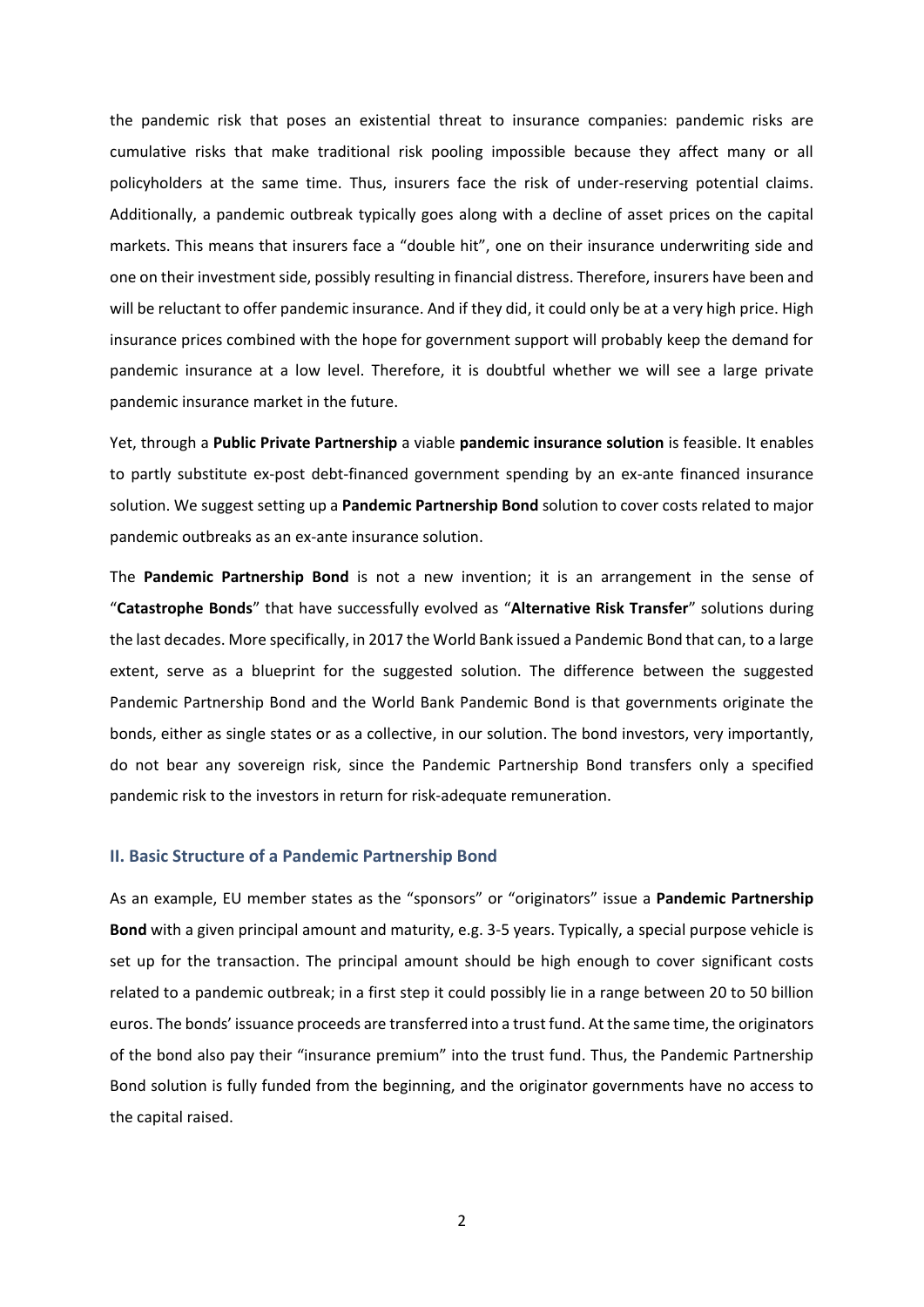The trust fund invests the capital under a **specified investment strategy**. It should target a minimum safety level in terms of liquidity and guaranteed payoffs. To prevent possible pressure for investing in government bonds, they should be excluded from the investment universe.

The Pandemic Partnership Bond would be a "**principal-at-risk**" bond. This means that if a specified pandemic risk materializes, the principal (and, possibly, outstanding interest payments) is not paid back to the investors. The retained funds are then made available to the originator government(s).

Whether or whether not the principal has to be paid back should depend on **multiple triggers**. Potential triggers can be the official declaration of a major disease outbreak by the World Health Organization (WHO) and the number of disease cases within a given time period (e.g. two weeks) across a given geographic area (e.g. EU member states). For a Pandemic Partnership Bond that is going to be issued in the near future, one would probably **exclude COVID-19 diseases** as triggering events.

There are many more potential parameters conceivable for creating a **parametric triggering mechanism**, for instance a specific drop in GDP levels; the level of complexity should be taken into account, however. The main aim of introducing a multi-trigger mechanism is to **reduce moral hazard** of the originator governments as to "pulling the trigger", and thus to reduce the risk premium required by the investors.

After their issuance, the bonds can be traded on a **secondary market,** which makes them liquid investments. As long as the pandemic risk does not materialize, the **investors receive a risk-adequate return**, and when the bond expires the principal is paid back. The above mentioned "**insurance premiums**" that are paid into the trust fund by the originator governments **are needed to generate risk-adequate return** for the investors. The rate of return typically includes two components. The first component is a basic interest rate as the investors' compensation for lending money. Such a rate should be a dynamic money market rate like the LIBOR. The second component is a fixed risk premium for the emergence of a pandemic outbreak, which has to be high enough to compensate the investors for assuming the systematic risk exposure behind a pandemic outbreak. Investors get compensated for the risk of losing their investments in "bad times", that is in times when their other investments also perform poorly.

If **several governments** were the originators of a Pandemic Partnership Bond, the **share of the funds** made available to them in the event of a pandemic would equal the **share of their initial "insurance premiums"**. They get what they pay for. It is, of course, also possible that some originators support other governments by paying their insurance premiums. Such subsidization, if necessary, would have the advantage of being a transparent and direct support, in contrast to issuing euro bonds in an expost loss financing scenario, for instance. The wealth transfer between the member states resulting

3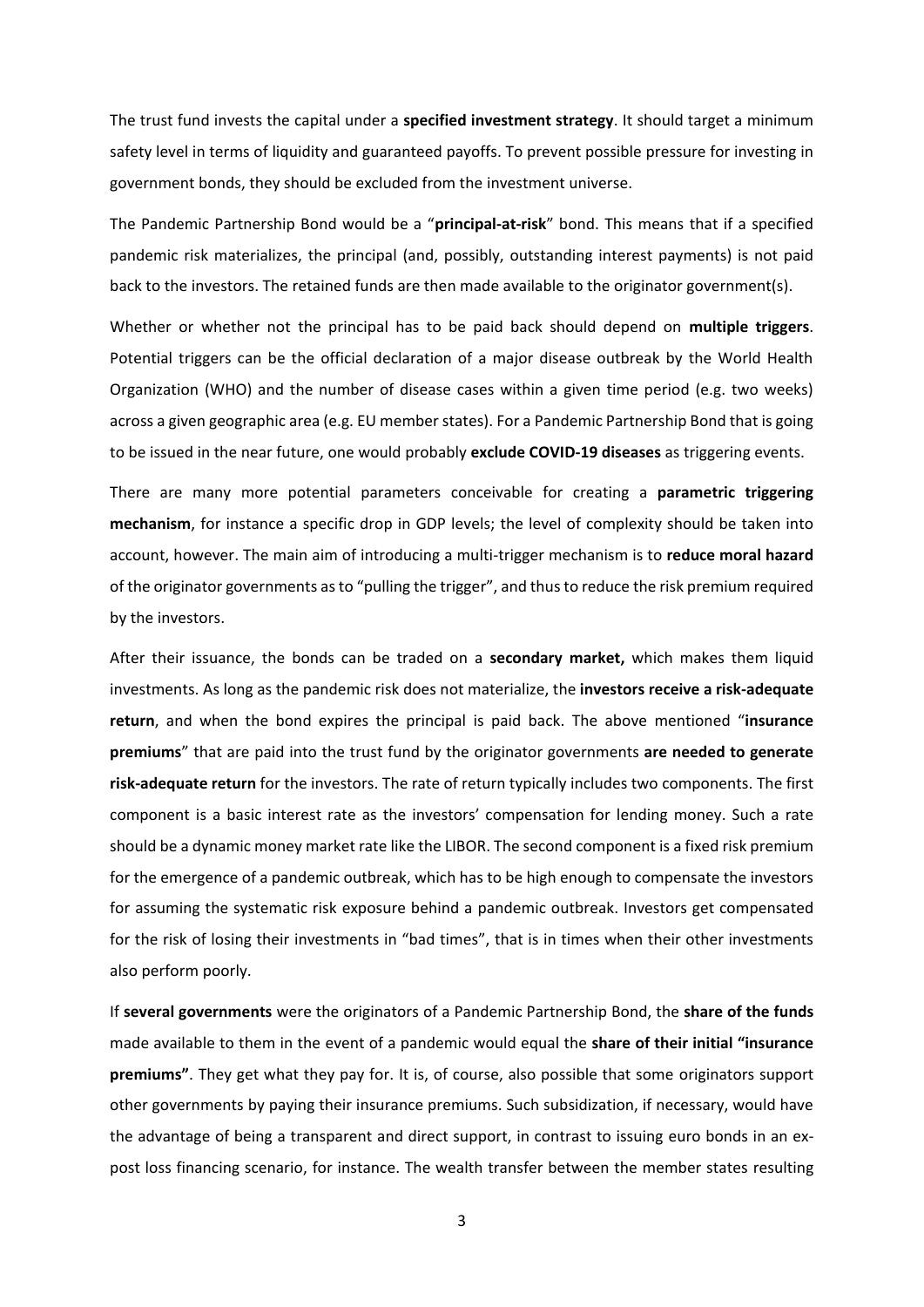from joint debt instruments is difficult to measure and is accompanied by unwanted incentives towards extending public debt volumes.

## **III. Further Points of Discussion**

Two **pandemic bonds** worth a total of US-\$320 million, similar to the proposed Pandemic Partnership Bond, were issued by the **World Bank** in **2017**. These bonds were set up to provide funds to low-income countries and cover the potential outbreak of six diseases. The bonds could be separated in two risk classes. Class A with 6.5 per cent risk premium plus Libor and a maximum loss of 16.7 per cent of the principal, and class B with 11.1 per cent risk premium plus Libor and a maximum loss of the total principal. These bonds have been **criticized for their high complexity** (the prospectus contains almost 400 pages), **the low amount of funds and relatively high financing costs** compared to sovereign debt. This criticism highlights general problem areas that we discuss in the following in the context of a Pandemic Partnership Bond.

The **high level of complexity** mainly stems from calculating the risk premium and the triggering factors that allow the originator to keep the principal. As pandemics happen rarely, there is a high level of parameter uncertainty when calculating the risk premium. Thus, a certain level of complexity is unavoidable and cannot be reduced.

However, the **choice of the triggering factors** can reduce complexity. Only as few triggers as possible should be used. It might be sufficient to start with two triggering factors, which are the declaration of a major disease outbreak by the WHO and the number of disease cases within a given time period (e.g. two weeks) across a given geographical area (e.g. EU member states). This reduces the scope of moral hazard in terms of any influence on the WHO's decision process, as the numbers of disease cases are independently assessed.

The **volume of funds** to be raised by a Pandemic Partnership Bond depends on the purpose for which the funds should be used. For example, should the funds be used to cover costs of the health system due to the disease outbreak or to back up unemployment costs? As COVID-19 has shown, pandemicrelated costs can become tremendously high and cannot be easily assessed in advance. Hence, a Pandemic Partnership Bond is not the appropriate tool to fully cover potential pandemic costs. Moreover, as such a risk securitization mechanism depends on the investors' demand for the bond, the amount of capital to be raised is naturally limited.

Another strand of criticism relates to the relatively high financing costs of a pandemic bond compared to government debt. As the interest rate of a pandemic bond necessarily includes a risk premium for covering the systematic risk of a disease outbreak, the interest rate is by nature higher than interest rates on public debt, which covers the relatively low levels of sovereign default risk, depending on the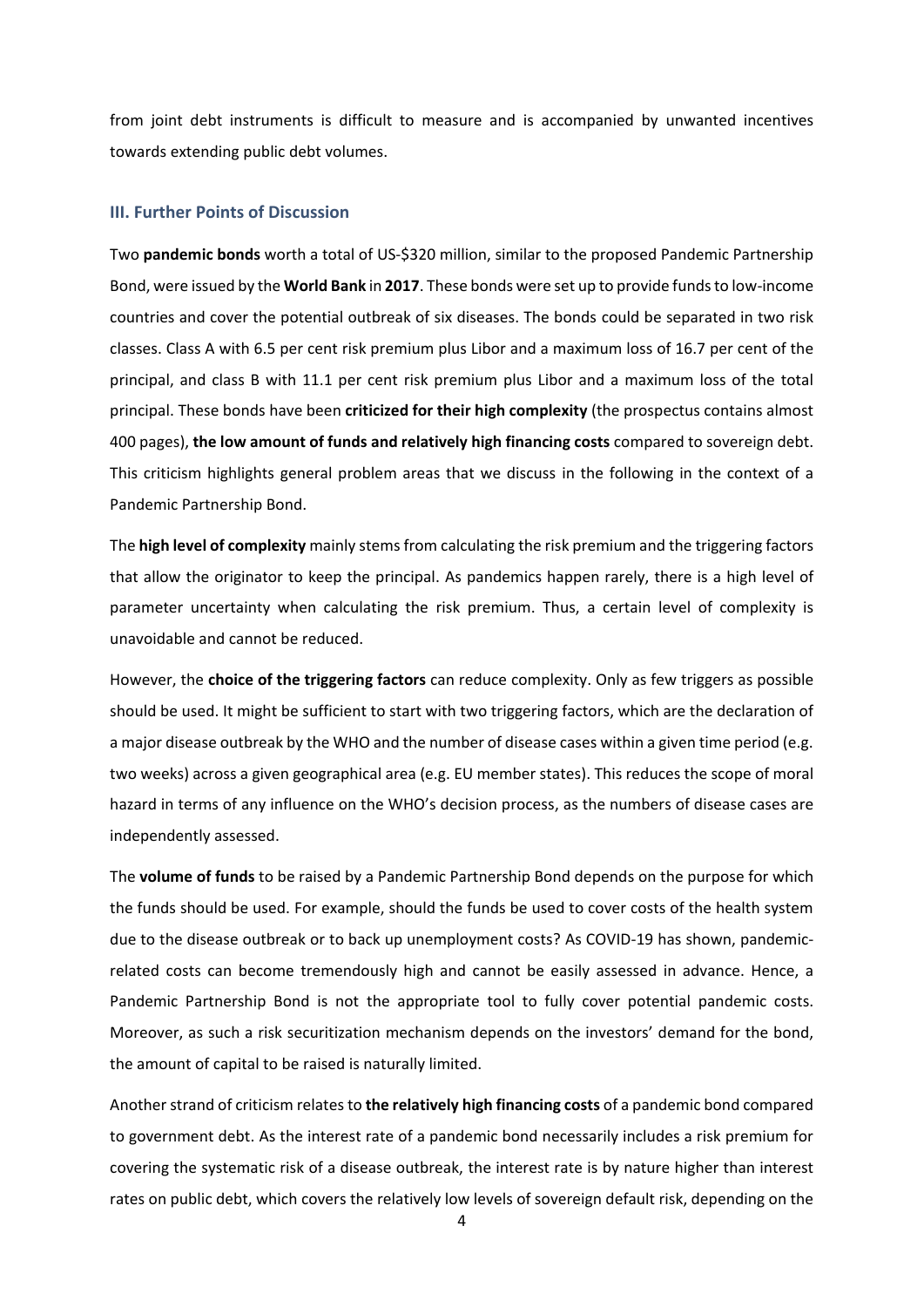issuing government, of course. However, this perspective should be extended by several points: first, raising sovereign debt is a process that takes some time, for example, as it needs to be approved by parliaments in advance. This delay, in comparison to ex-ante financed pandemic bonds, might cause additional costs for society, for example, if firms default on a large scale because they quickly run out of money. Second, issuing new debt has to be refinanced in the long term by means of higher tax rates or higher debt costs. Thus, the burden of higher debt levels is typically borne by the younger generations, which constitutes a problem of intergenerational fairness. Therefore, the difference between the costs of a Pandemic Partnership Bond and sovereign debt as instruments to cover costs of pandemics is smaller than measured by the mere difference between the pandemic bond's risk premium and sovereign debt rates.

## **IV. The Demand Side**

The Pandemic Partnership Bond can be an **interesting investment for different investor groups**:

**Institutional investors** that search for yield in the present low interest rate environment may be interested in adding a Pandemic Partnership Bond to their portfolios, especially because its rate of return is fairly priced.

**Private Investors** may be interested in investing relatively small amounts of money (for example €1,000 – €10,000). From their point of view, the investment can be interpreted as a "bet" with a relatively high return, on the one hand, combined with the risk of a complete loss, on the other. Such loss is bearable for a small investment volume, and at the same time the lost money is used for compensating pandemic-related costs. Thus, even the lost money can, to some extent, return to the investors.

From the originator governments' point of view, the Pandemic Partnership Bond is an opportunity to **utilize people's wealth** instead of income (via income taxes) for funding pandemic-related costs. Yet, it is not a compulsory funding scheme via a wealth tax. Instead, **funding is provided on a voluntary basis** in exchange for a risk-adequate return.

## **V. Conclusion**

Pandemic Partnership Bonds are **well-suited instruments** for **financing future pandemic-related risks**. Their main advantages are:

- They are a **genuine insurance solution**: for the beneficiaries there is no need to repay the money later on.
- They are **fully funded** from the outset, that is ex-ante to a pandemic outbreak.